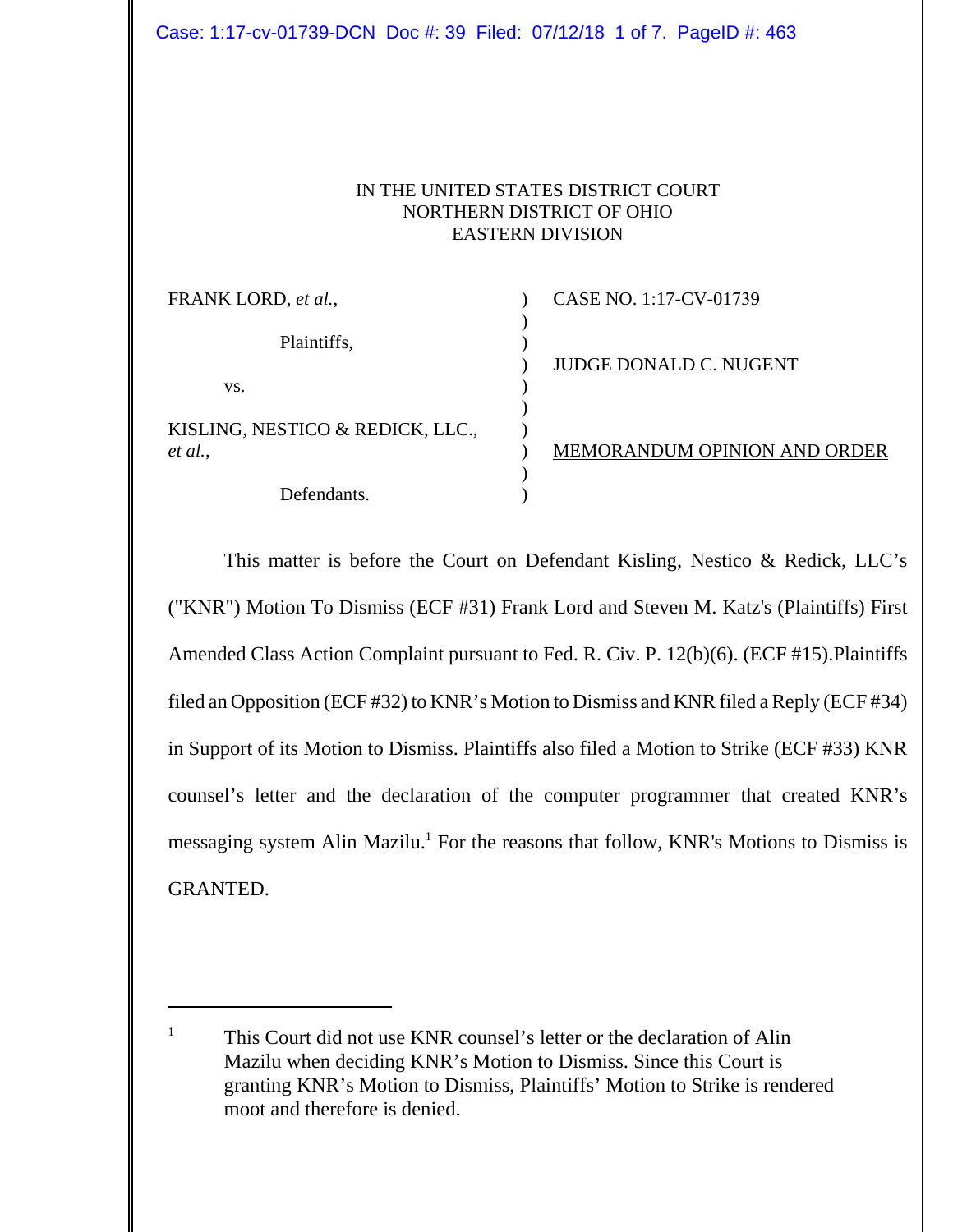### **I. Factual and Procedural Background**

On December 18, 2017, Plaintiffs Frank Lord and Steven M. Katz filed an amended class action complaint against Defendants KNR and Wire2Air Mobile Solutions (Wire2Air"), alleging receipt of unsolicited and unauthorized electronic text messages from KNR. (ECF #15). Plaintiffs alleged that KNR sent text messages using an automatic telephone dialing system ("ATDS") in violation of (1) the Telephone Consumer Protection Act, 47 U.S.C. § 227 ("TCPA"); (2) the Ohio Electronic Mail Advertisements Act, 47 U.S.C. § 2307.64 ("EMAA"); and (3) the Ohio Consumer Sales Practices Act O.R.C. § 1345.09 ("OCSPA"). (ECF #15). Plaintiffs' later withdrew their claim under EMAA. (ECF #32).

Plaintiffs alleged that shortly after they were both involved in separate automobile accidents they each received a single text message from KNR. Plaintiffs' alleged that the text messages referenced their recent automobile accidents and advertised KNR's legal services. Plaintiffs contend that KNR obtains cellular telephone number of individuals involved in motor vehicle accidents from police reports, inputs those telephone numbers into an autodialing system developed by fellow Defendant Wire2Air, and then sends text messages containing KNR legal service advertisements. Plaintiffs alleged that the platform KNR uses, and other systems Wire2Air developed, have the "capability and/or functionality to launch mass and bulk messages 'in seconds.'" (ECF #15). Plaintiff's further allege that "the platform that KNR acknowledges using, uses and requires a short code which is used for bulk and mass texting which indicates the use of an ATDS." (ECF #15).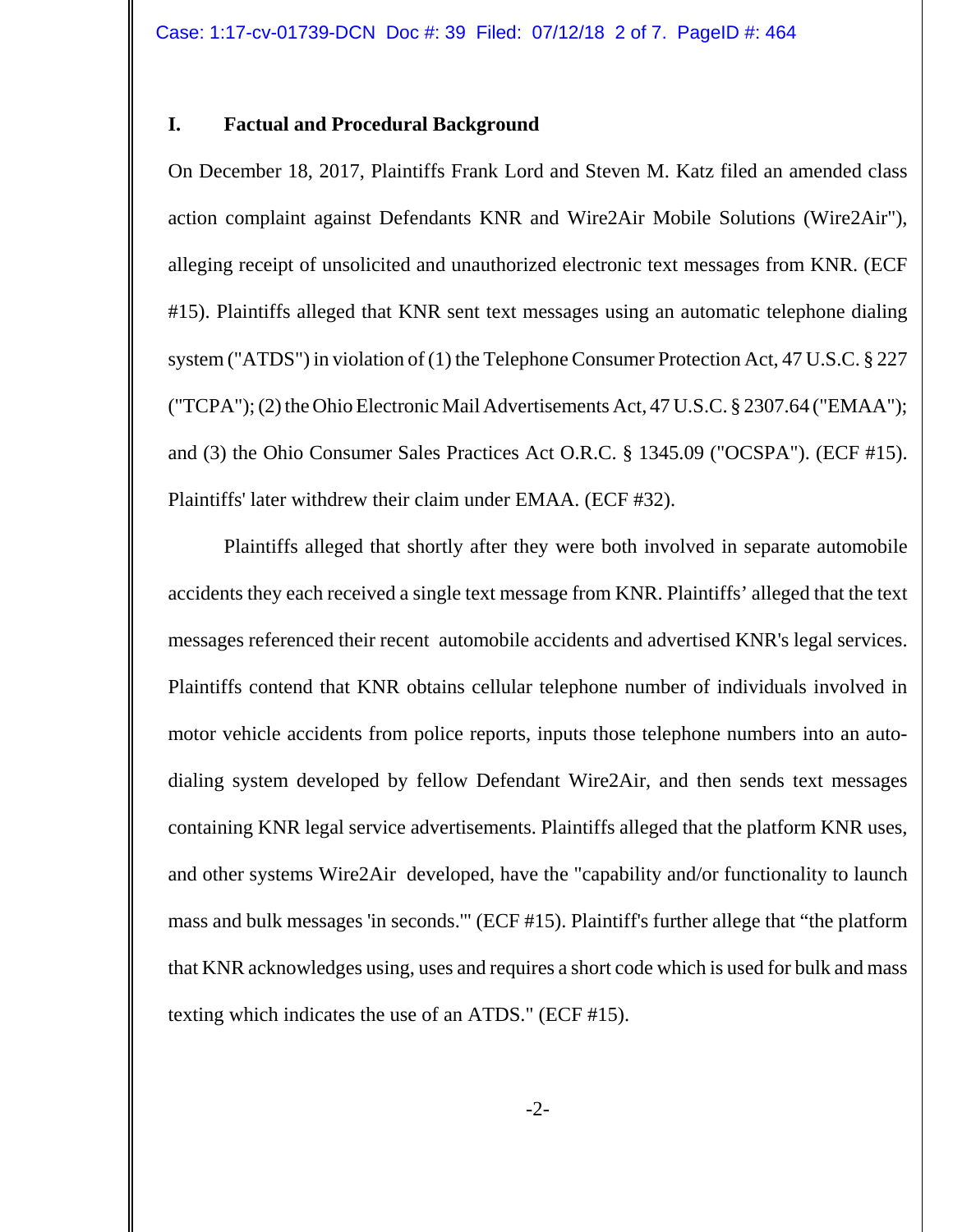#### **II. STANDARD OF REVIEW**

In evaluating a motion to dismiss, the court must construe the complaint in the light most favorable to the plaintiff, accept its factual allegations as true, and draw reasonable inferences in favor of the plaintiff. *See Directv, Inc. v. Treesh*, 487 F.3d 471, 476 (6th Cir. 2007). The complaint need not contain detailed factual allegations, but it must include more than labels, conclusions, and formulaic recitations of the elements of a cause of action. Id. "Threadbare recitals of the elements of a cause of action, supported by mere conclusory statements, do not suffice." *Ashcroft v. Iqbal*, 556 U.S. 662, 678, 129 S.Ct. 1937, 173 L.Ed.2d 868 (2009) (citing *Twombly*, 550 U.S. at 555).

To survive a motion to dismiss under Rule 12(b)(6), a complaint must allege facts that "state a claim to relief that is plausible on its face," and that, if accepted as true, are sufficient to "raise a right to relief above the speculative level." *Twombly*, 550 U.S. at 555, 570. "The plausibility standard is not akin to a 'probability requirement,' but it asks for more than a sheer possibility that a defendant has acted unlawfully." *Iqbal*, 556 U.S. at 678. "A claim is plausible on its face if the 'plaintiff pleads factual content that allows the court to draw the reasonable inference that the defendant is liable for the misconduct alleged.'" *Ctr. for Bio-Ethical Reform, Inc. v. Napolitano*, 648 F.3d 365, 369 (6th Cir. 2011), cert. denied, 132 S.Ct. 1583, 182 L. Ed. 2d 172, (2012) (quoting *Iqbal*, 556 U.S. at 677). Where a complaint pleads facts that are merely consistent with a defendant's liability, it "stops short of the line between possibility and plausibility of 'entitlement to relief.'" *Iqbal*, 556 U.S. at 678 (quoting *Twombly*, 550 U.S. at 557).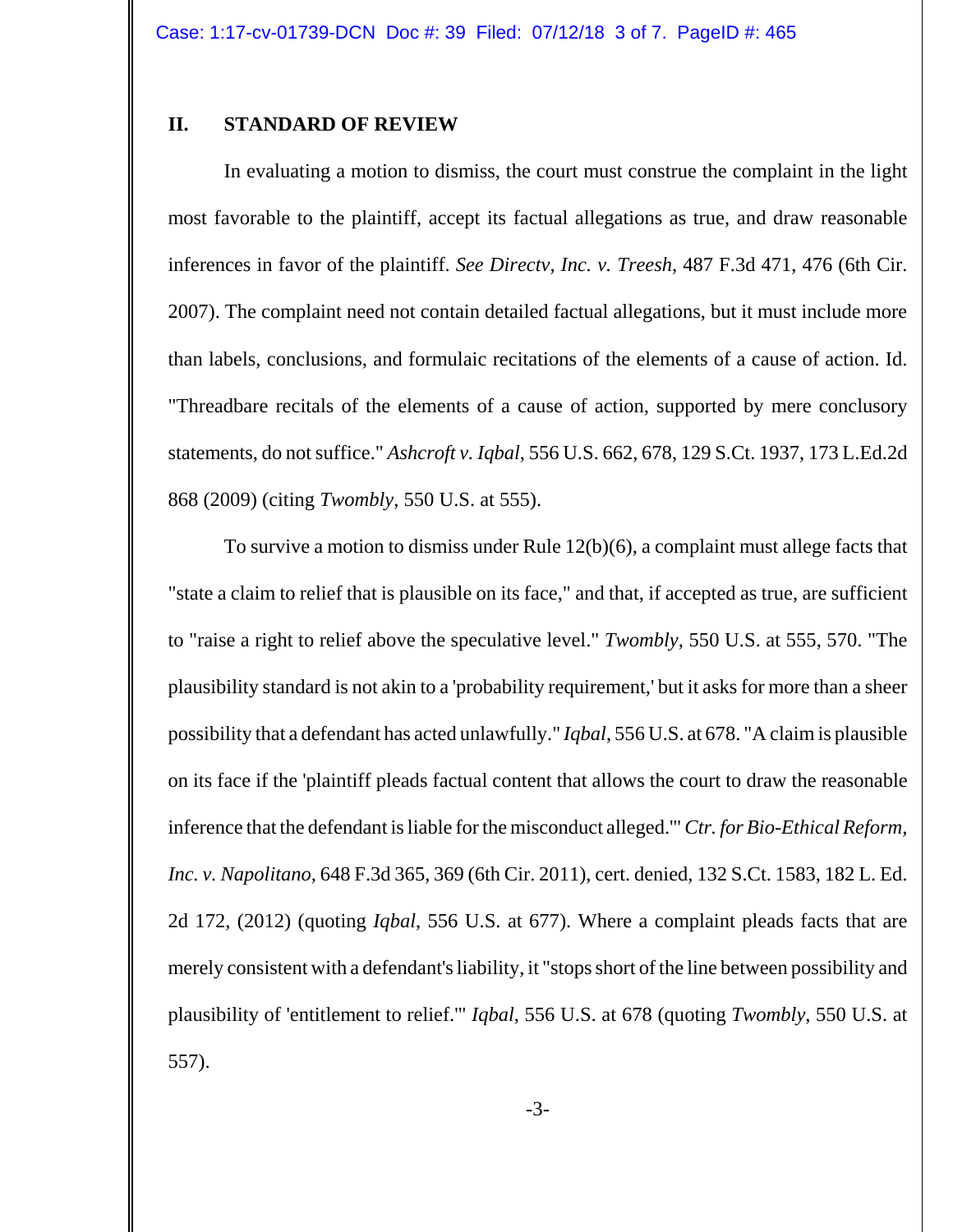On a motion brought under Rule 12(b)(6) the court's inquiry is limited to the content of the complaint, although matters of public record, orders, items appearing in the record of the case, and exhibits attached to the complaint may also be taken into account. *See Bassett v. Nat'l Collegiate Athletic Ass'n*, 528 F.3d 426, 430 (6th Cir. 2008); *Amini v. Oberlin College*, 259 F.3d 493, 502 (6th Cir. 2001).

### **III. Analysis**

## *A. TCPA Claim*

The TCPA states that it is unlawful for any person "(A) to make any call (other than a call made… with the prior express consent of the called party) using any automatic telephone dialing system or an artificial or prerecorded voice… to any telephone number assigned to a… cellular telephone service." 47 U.S.C.  $\S$  227(b)(1)(A)(iii). The TCPA does not completely prohibit calling or texting cellular telephones. Instead, the TCPA only prohibits calling or texting cellular telephones when (1) the call or text is made using an ATDS; or (2) the telephone call uses an artificial or prerecorded voice. An ATDS is defined as "equipment which has the capacity (A) to store or produce telephone numbers to be called, using a random or sequential number generator; and (B) to dial such numbers." U.S.C.  $\S 227(a)(1)$ .

The FCC in 2015 issued a Declaratory Ruling and Order regarding the definition and interpretation of an ATDS. *In re TCPA*, 30 F.C.C.R. 7961 (2015). This interpretation drastically expanded and altered the statutory definition of an ATDS. *ACA Int'l v FCC*, 885 F.3d 687, 692, 697. The FCC held that the "capacity" of an ATDS "includes its potential functionalities" and is not limited to what the equipment is capable of doing in its current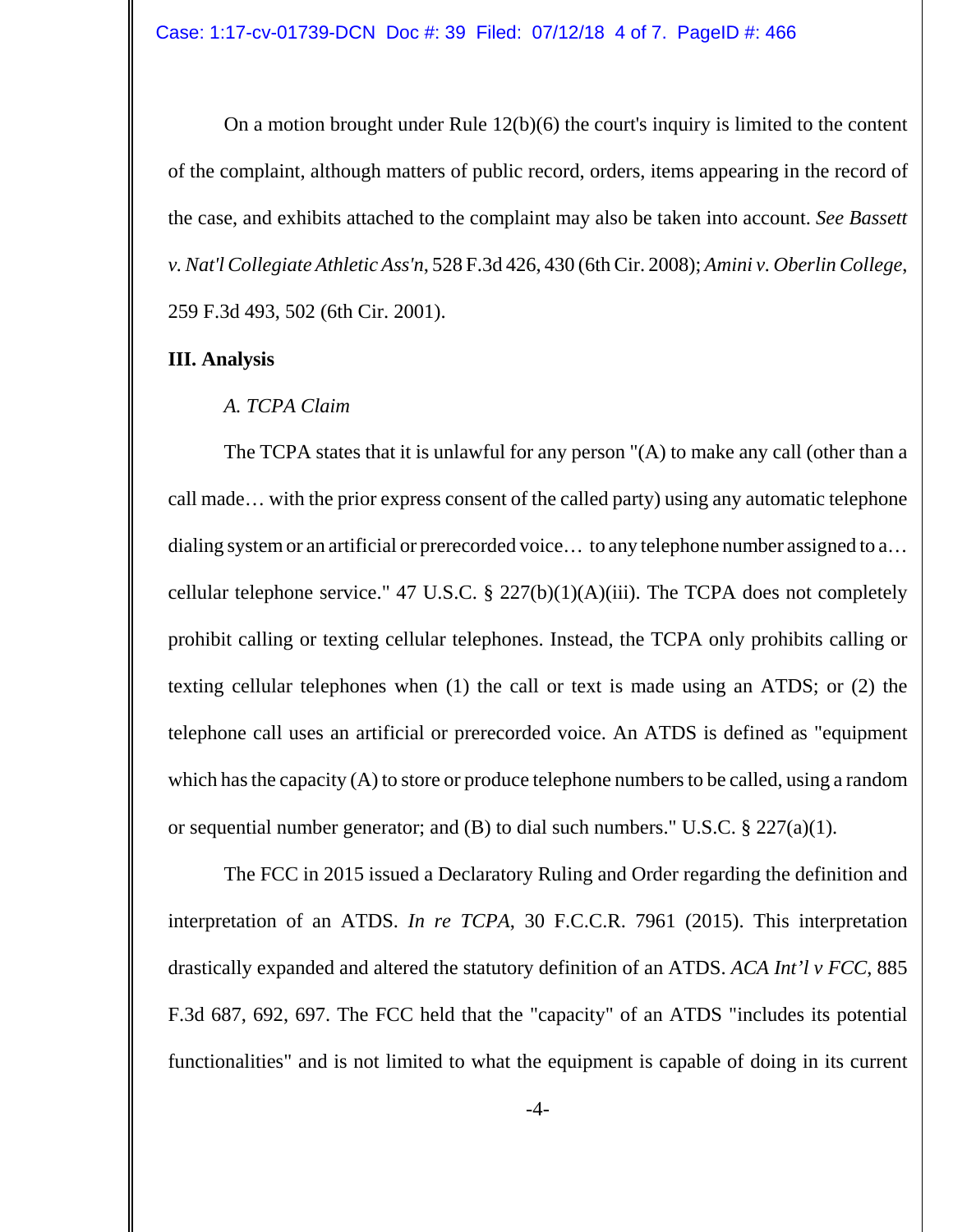configuration. *Id.* at 694. On March 16, 2018 the D.C. Circuit vacated the FCC's 2015 interpretation of an ATDS. *See Id.* The D.C. Circuit held that the FCC's prior definition of an ATDS which included an equipment's potential functionalities was "utterly unreasonable in breath of its regulatory [in]clusion," that the interpretation was "unreasonably, and impermissibly, expansive" interpretation of the TCPA. *ACA Int'l*, 885 F.3d at 692, 697, 699.

After the D.C. Circuit's ruling, the TCPA does not completely prohibit calling or texting cellular telephones as long as an ATDS is not utilized. An ATDS is defined as "equipment which has the capacity (A) to store or produce telephone numbers to be called, using a random or sequential number generator; and (B) to dial such numbers." 47 U.S.C.§ 227(a)(1). Plaintiffs' allege that KNR violated the TCPA because the system KNR allegedly used is capable of sending mass and bulk text messages without human intervention. To state a claim Plaintiffs' complaint completely depends on the validity of the FCC's expansive 2015 order which included devices that have the capacity to perform the necessary functions. This Court finds the D.C. Circuit's interpretation of an ATDS persuasive and will therefore follow the Circuit Court's holding rejecting the "capacity" or "potential functionality" test. *ACA Int'l*, 885 F.3d at 692, 697, 699.

For the telephone system KNR allegedly uses to constitute a violation of the TCPA, Plaintiffs' claim must allege plausible facts that KNR's system has the ability to store or produce telephone numbers using a random or sequential number generator. 47 U.S.C. §  $227(a)(1)$ . Here, Plaintiffs' do not allege any facts that KNR uses a system that has the ability to store or produce telephone numbers to be called using a random or sequential number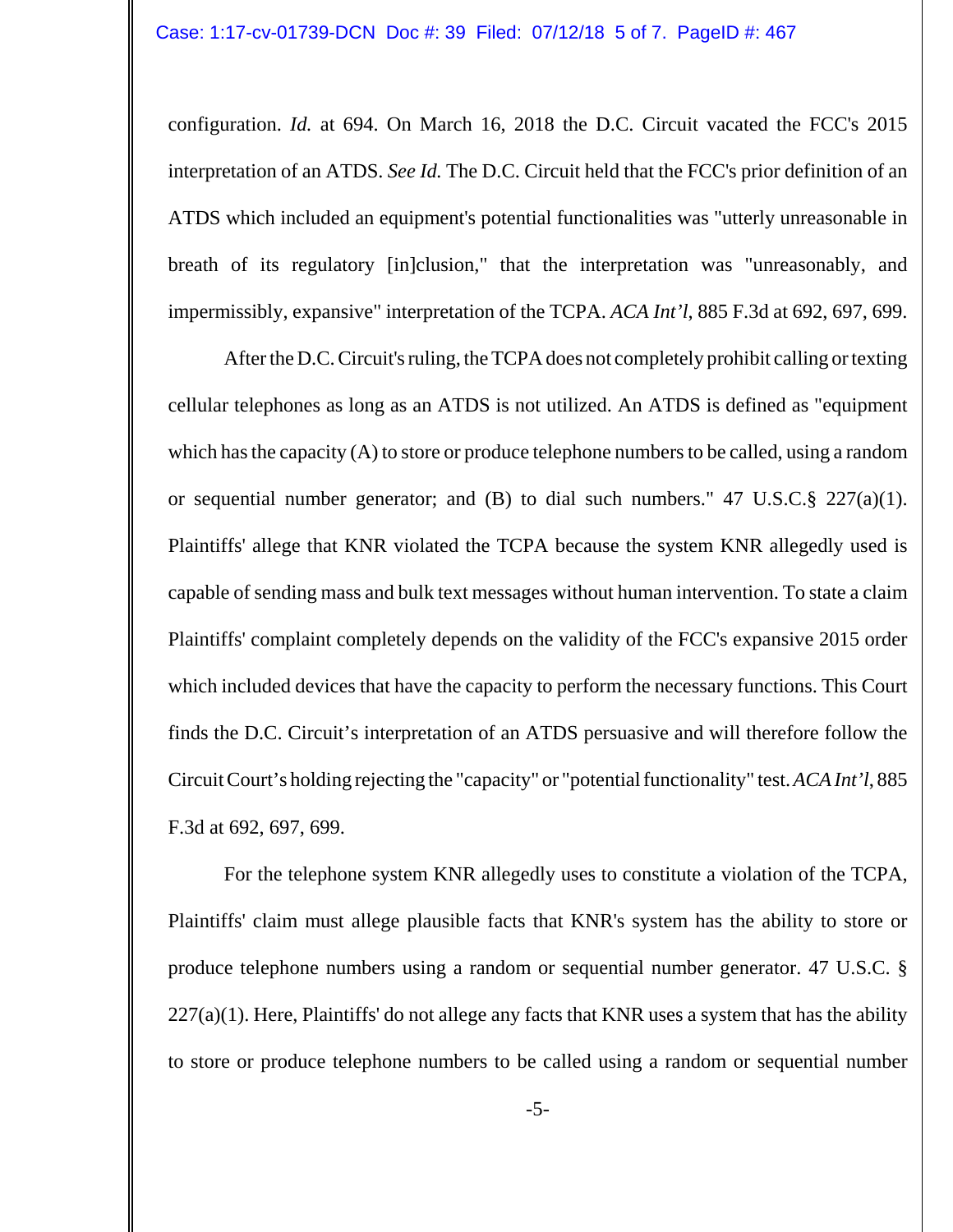generator. Instead, Plaintiffs' complaint alleges that KNR's equipment can "be modified or programmed to generate and dial random or sequential numbers." (ECF #15). Even if these allegations are taken as true they do not plausibly allege the use of an ATDS. In addition, after *ACA Int'l*, the fact that KNR's system maybe capable of sending bulk or mass messages without human intervention is irrelevant. Plaintiffs' remaining allegations are not facts and are simply conclusions that are insufficient to state a claim. *See Norman v. Sito Mobile Sols*., No. CV 17-2215, 2017 WL 1330199, \*3 (D.N.J. Apr. 6, 2017) ("Plaintiffs must do more than simply parrot the statutory language… a plaintiff must at least describe, in laymen's terms, the facts about the calls or circumstances surrounding the calls that make it plausible that they were made using an [ATDS]." As such Plaintiffs' complaint only parrots the statutory language and fails to state a claim for violation of the TCPA.

# *B. CSPA Claim*

Plaintiffs' CSPA claim also fails because it is predicated on their TCPA claims. ( ECF #15). Plaintiffs' CSPA claim fails as a matter of law because transactions between attorneys and their clients, as well as "solicitation[s] to supply" those transactions are exempt from CSPA. R.C. § 1345.01(A); R.C. § 1345.01(C).

In order for Plaintiffs to plead a cognizable claim under the CSPA, KNR must be a "supplier" and the text messages sent must be a "consumer transaction." R.C. § 1345.01(A). A "Consumer Transaction" is defined as the "sale, lease, assignment... or other transfer of an item of goods, a service... or solicitation to supply any of these things." *Id.* The CSPA states that a "Consumer transaction does not include transactions between... attorneys, physicians,